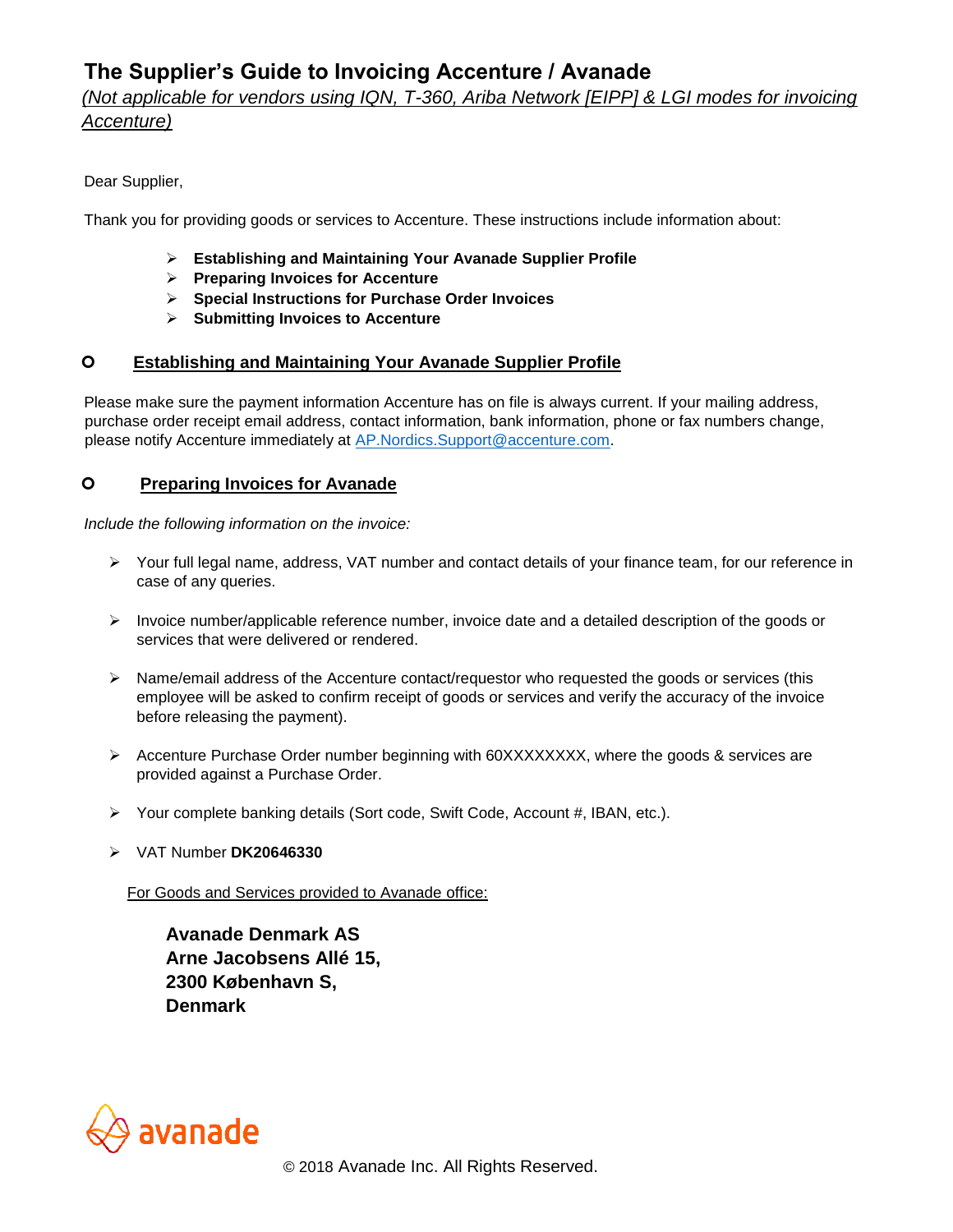- $\triangleright$  Subcontractor invoices should be supported by copies of signed timesheets (wherever applicable).
- $\triangleright$  If you are issuing a credit note against a cancelled invoice, kindly quote the corresponding invoice reference against which the credit note is being issued. Alternatively, please quote complete details for issuance of the credit note to enable us to account for it appropriately.

Accenture Avanade's standard payment terms are **30 days** from the invoice date, unless alternative payment terms have been agreed in writing with Accenture Procurement. Please ensure that the invoice due date on the invoice is stated accordingly.

## **Special Instructions for Purchase Order Invoices**

Avanade requires Purchase orders (POs) for purchases of \$1,000 and over If you are providing goods or services to Accenture under more than one Purchase Order, you must invoice for each Purchase Order separately. Only one Purchase Order can be referenced per invoice. The format of the invoice must match the format of the Purchase Order and follow these guidelines:

- $\checkmark$  Reference the appropriate PO line item number for each line item on the invoice.
- $\checkmark$  For goods: the total for each line must represent the extended amount for that good.
- ✓ For services: charges for services and expenses must be itemized on separate lines

Always review the "**Comments**" section on the PO for additional processing instructions. Please do not quote the Purchase Requisition Number (PRXXXXXX) instead of the Purchase Order Number (60XXXXXXXX).

#### **Please do not over -invoice against the Purchase Order, however, contact the requestor to arrange additional amounts or to change the order.**

#### **Submitting Invoices to Avanade**

- ➢ Kindly submit your invoices within **5 business days** from the invoice date; failure to do so can result in payments being delayed.
- ➢ Please send soft copy of the invoice(s) directly to **acn.denmark.einv@accenture.com** in a nonmanipulative format e.g. PDF, TIF. **Invoices sent to personal mailboxes will be deemed not received**.
- ➢ Multiple invoices (each as separate file) can be sent in one single mail, either Zipped or Unzipped.
- $\triangleright$  One PDF per invoice. Please ensure that supporting documents related to a particular invoice are in one PDF only, with the invoice being the 1st page and the relevant supports in the subsequent pages.
- ➢ Max 1MB per attachment, max 20 attachments per mail and max 10MB per email (including attachments).
- $\triangleright$  Do not encrypt or digitally sign the emails.